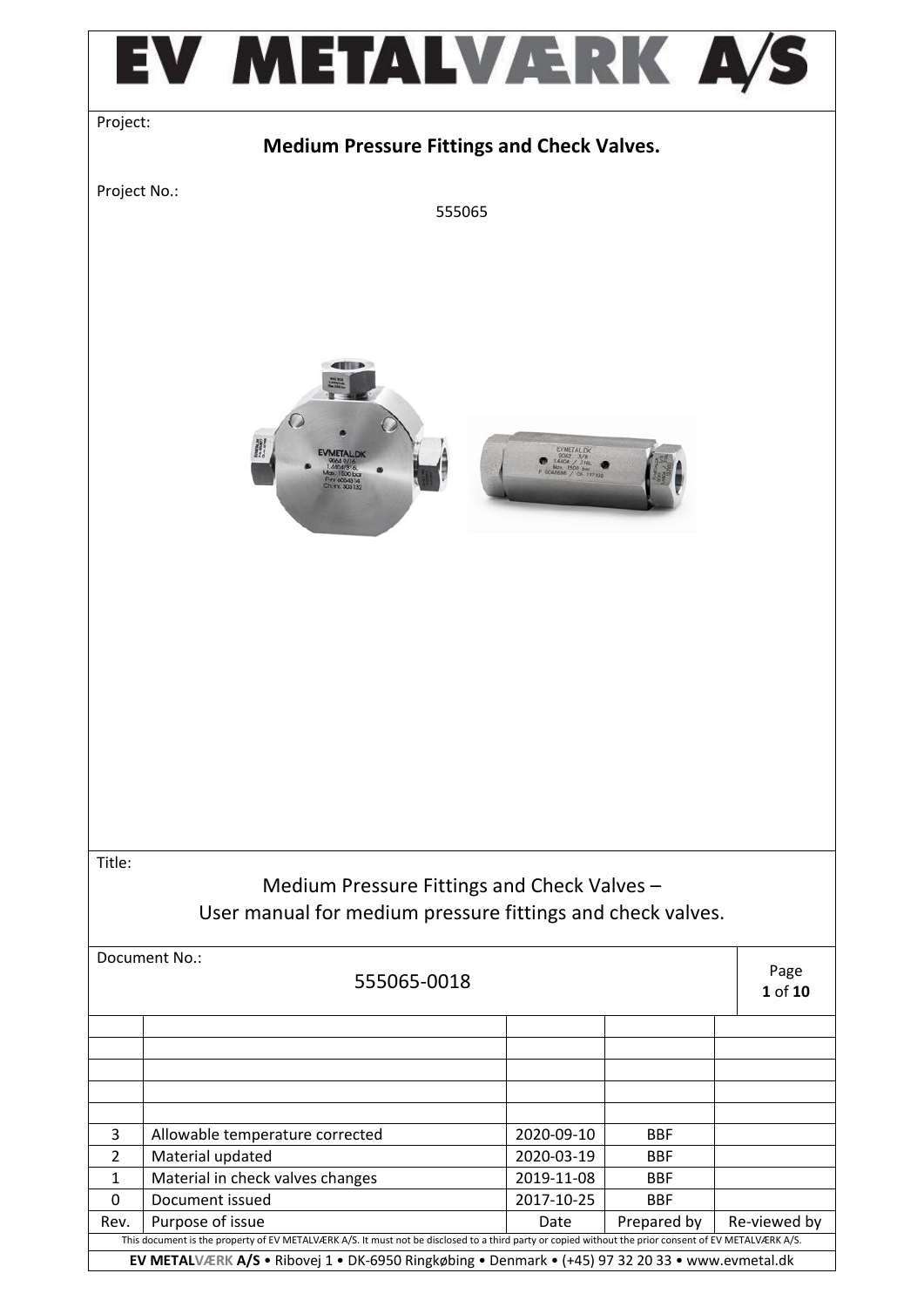

Document No: 555065-0018 Rev. No. : 2

Title: User manual for medium pressure fittings and check valves. **Page 2 of 10** 

### Copyright © 2016 **EV METALVÆRK A/S**

### Ribovej 1 DK-6950 Ringkøbing Denmark

Information in this document is subject to change without notice and does not represent a commitment on the part of **EV METALVÆRK A/S**. No part of this document is allowed to be reproduced, transmitted, transcribed, stored, in any retrieval system or translated into any language without the prior and express written permission of **EV METALVÆRK A/S**.

# Statement of Limited Liability

Extreme care should be exercised when installing, operating or servicing this equipment. It should be installed, operated or serviced only by qualified personnel with knowledge and training in the handling and maintenance of such equipment.

**EV METALVÆRK A/S** disclaims all product liability risks arising from the use or servicing of the system where our product is built in. **EV METALVÆRK A/S** has no way of controlling the use of this equipment or of choosing the personnel to operate it, therefore, **EV METALVÆRK A/S** cannot take steps to comply with laws pertaining to product liability, including laws which impose a duty to warn the user of any dangers involved in operating this equipment. Acceptance of the system by the customer shall be conclusively deemed to include a covenant by the customer to defend, indemnify, and hold **EV METALVÆRK A/S** harmless from all product liability claims arising from the use or servicing of the system where our product is built in.

## Contact Information:

## **EV METALVÆRK A/S**

Ribovej 1 DK-6950 Ringkøbing Denmark

Tel: +45 97 32 20 33 E-mail: mail@evmetal.dk Web: www.evmetal.dk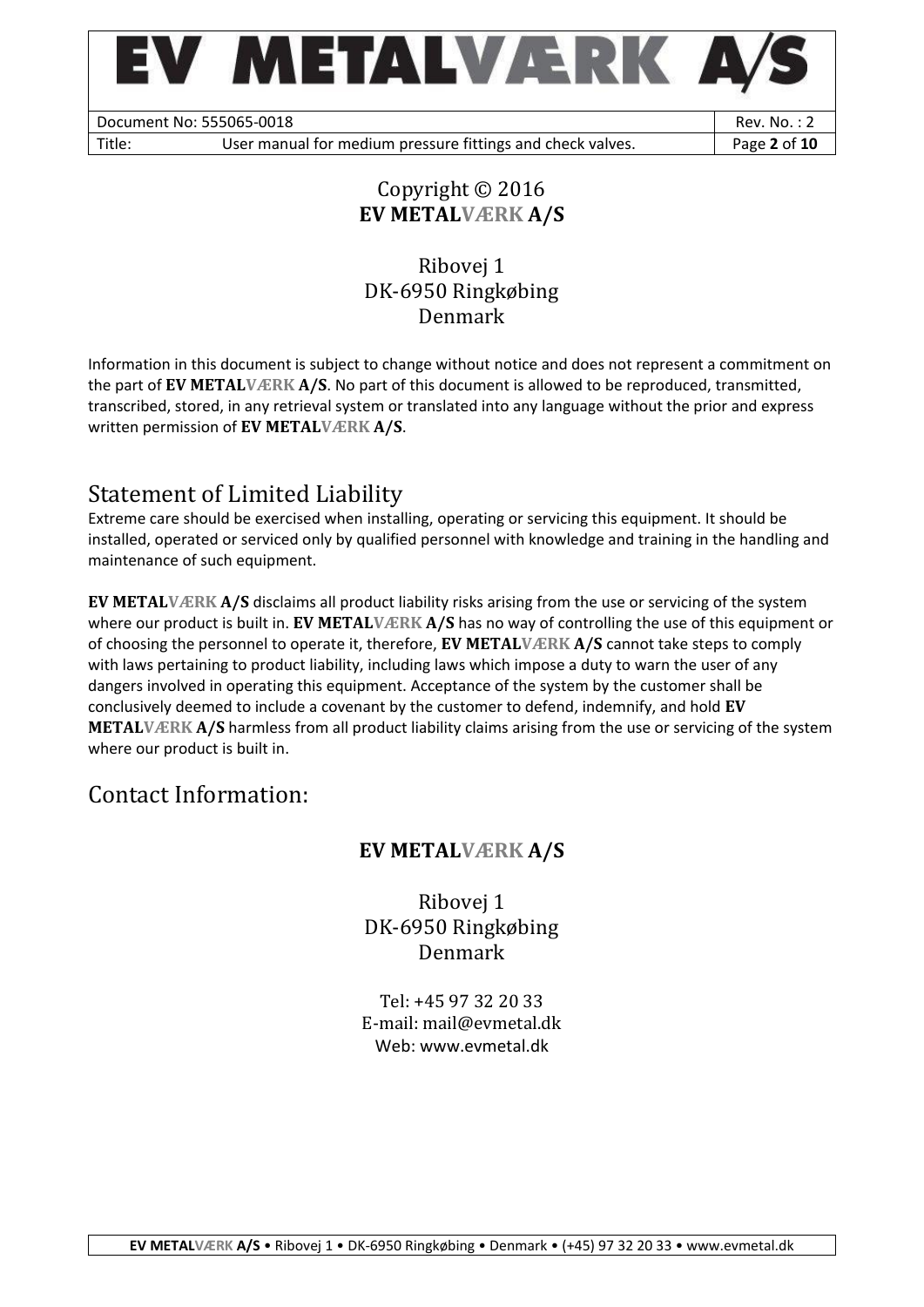| <b>ETALVÆF</b>                                                       |              |
|----------------------------------------------------------------------|--------------|
| Document No: 555065-0018                                             | Rev. No.: 2  |
| User manual for medium pressure fittings and check valves.<br>Title: | Page 3 of 10 |

# Table of contents: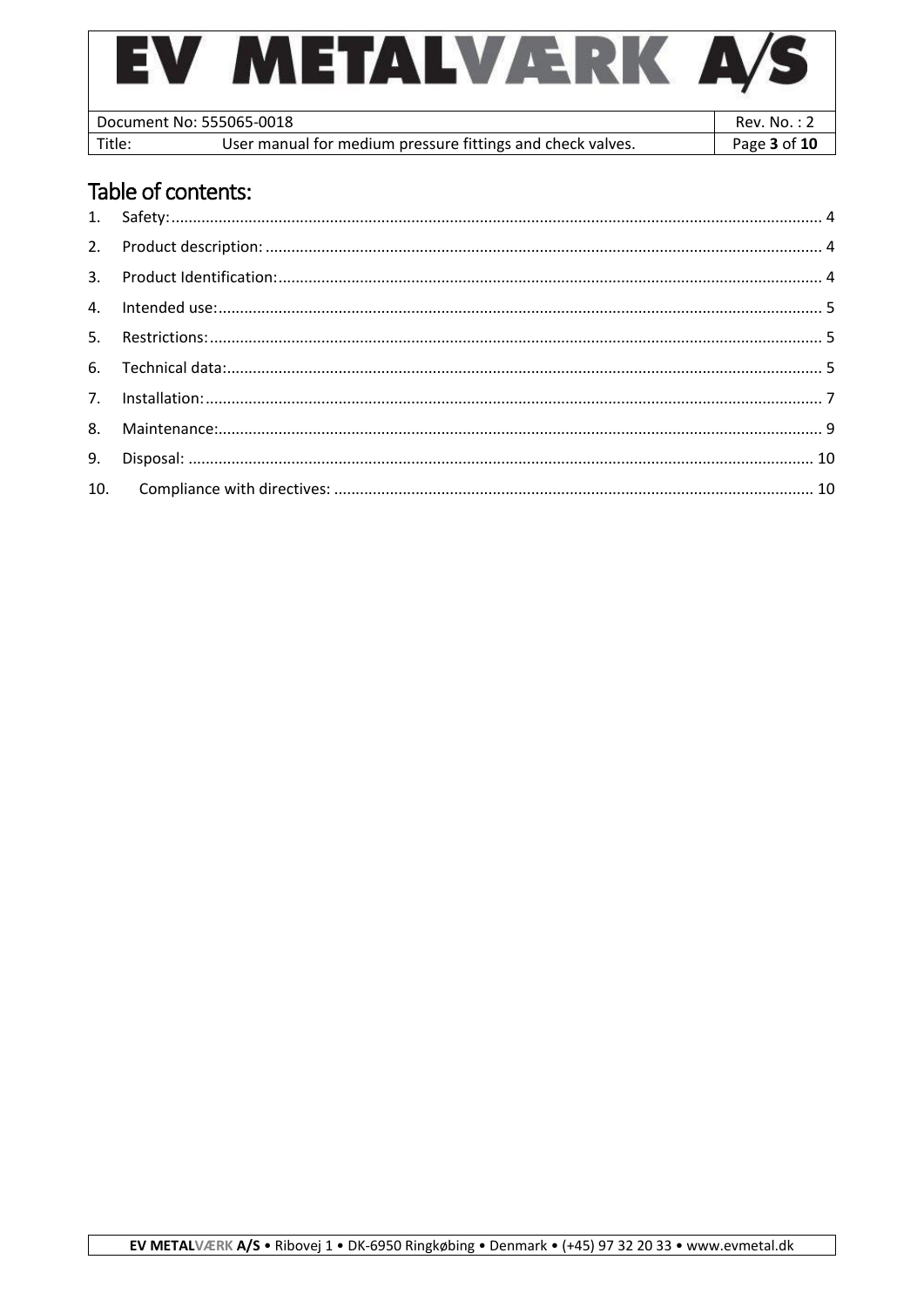| EV 1                     | METALVÆRK                                                  |              |
|--------------------------|------------------------------------------------------------|--------------|
| Document No: 555065-0018 |                                                            | Rev. No. : 2 |
| Title:                   | User manual for medium pressure fittings and check valves. | Page 4 of 10 |
|                          |                                                            |              |

# <span id="page-3-0"></span>1. Safety:

The operator should read and understand this manual before operating the valve. Failure to follow the instructions and safety precautions in this manual can result in serious injury or death.

# <span id="page-3-1"></span>2. Product description:

Medium pressure fittings and check valves from EV Metalværk A/S are produced in the dimensions ¼", 3/8", 9/16" and ¾". The components are fitted with medium pressure cone & thread connections (C&T connection), NPT or ISO threads. The components are rated to a maximum allowable working pressure of 1500 bar, if the component is fitted with NPT or ISO threads the maximum allowable pressure is reduced to 1050 bar. Check valves are made in two variants, with ball or with O-rings. Note; Bubble tight shut-off cannot be guaranteed for reverse flow through Ball Check Valves.



# <span id="page-3-2"></span>3. Product Identification:

The fittings and check valves are permanently marked on the side with part number, material grade, maximum allowable pressure, production and charge number.



Flow direction on check valves are marked with an arrow.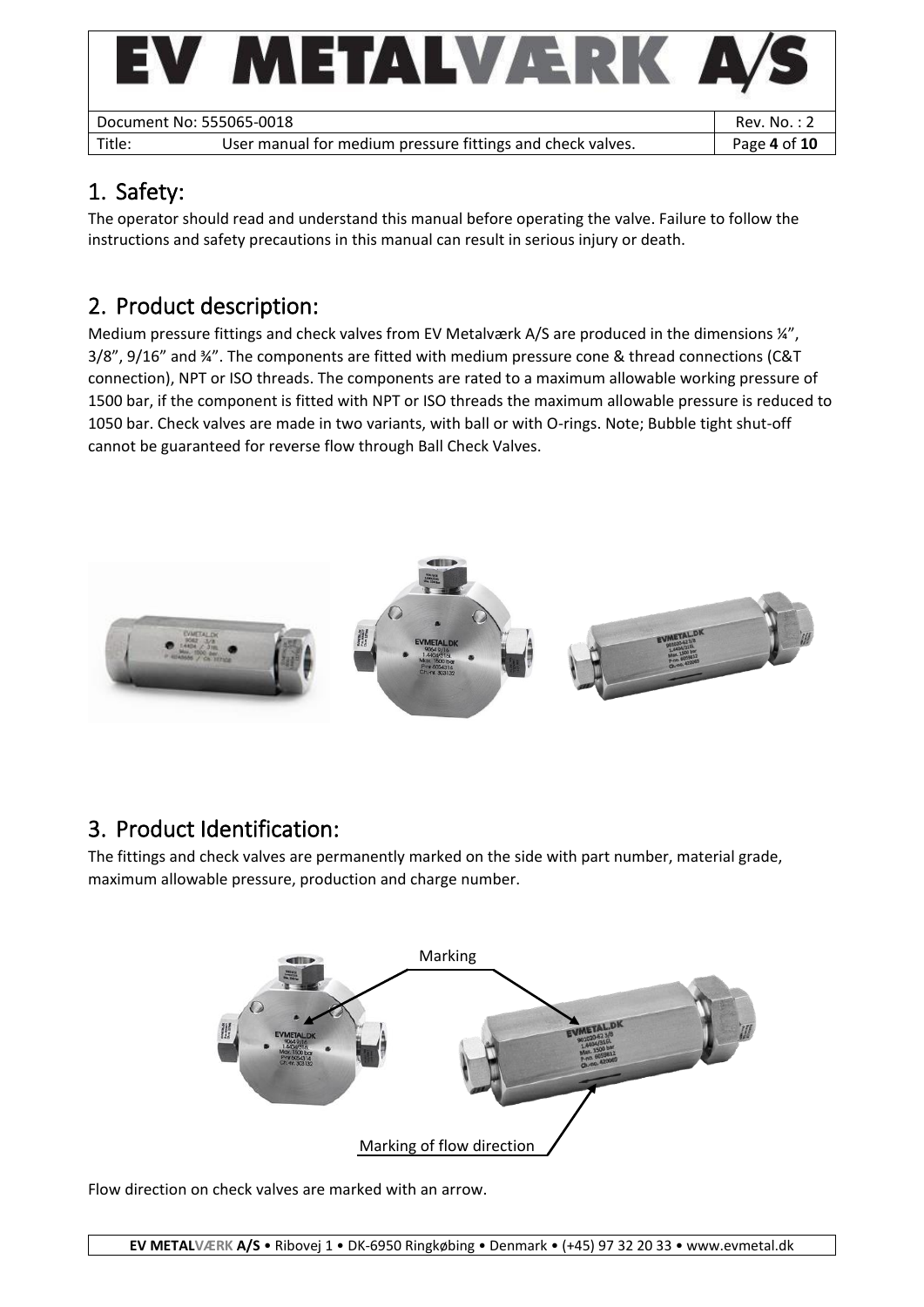

## <span id="page-4-0"></span>4. Intended use:

The fittings and check valves are intended for systems with high pressure fluids in fluid group 1 and 2 according to the pressure directive (2014/68/EU).

The intended service range is specified in section 6 of this manual.

### <span id="page-4-1"></span>5. Restrictions:

The fittings and check valves should only be installed in systems which are protected against excessive pressure. They should not be subjected to fluids or service conditions causing corrosion and/or deterioration of the materials. Do not use check valves as releif valves.

### **Warnings:**

- Chloride can cause stress corrosion cracking in austenitic stainless materials.
- High flow velocities of the fluid might lead to cavitation.
- Abrasive fluids might damage the sealing function of the check valves.

The fittings and check valves must not be subjected to loads or functional demands exceeding those of section 6 of this manual.

## <span id="page-4-2"></span>6. Technical data:

| Type:                        | Fittings and check valves with cone and thread connection.                                                                     |
|------------------------------|--------------------------------------------------------------------------------------------------------------------------------|
| Maximum working pressure:    | 1500 bar/1050 bar $^{1}$ )                                                                                                     |
| Crack pressure:              | max. 3 bar.                                                                                                                    |
| Allowable temperature range: | -196°C to +200°C <sup>2</sup> )                                                                                                |
| Connections:                 | Medium Pressure cone/thread connection or adaptors with<br>cone/thread connection in one end and pipe thread in the other end. |
| Materials:                   |                                                                                                                                |
| Valve Body                   | AISI 316L (1.4404)                                                                                                             |
| O-ring                       | FKM, other materials on request.                                                                                               |
| Intended for:                | Fluid group 1 and 2 acc. to PED                                                                                                |
|                              | Oil, Hydrogen (H <sub>2</sub> ), Water, various gases.                                                                         |

Notes:

 $^{1}$ ) Maximum internal pressure is reduced to 1050 bar for fittings with pipe thread.

 $^{2}$ ) Allowable temperature range for fittings and check valves with standard O-rings in FKM is reduced to -20 °C to 180 °C. Allowable temperature range for check valves (type 901023-62) with ball in AISI420 material is reduced to -10 $\degree$ C to 200 $\degree$ C.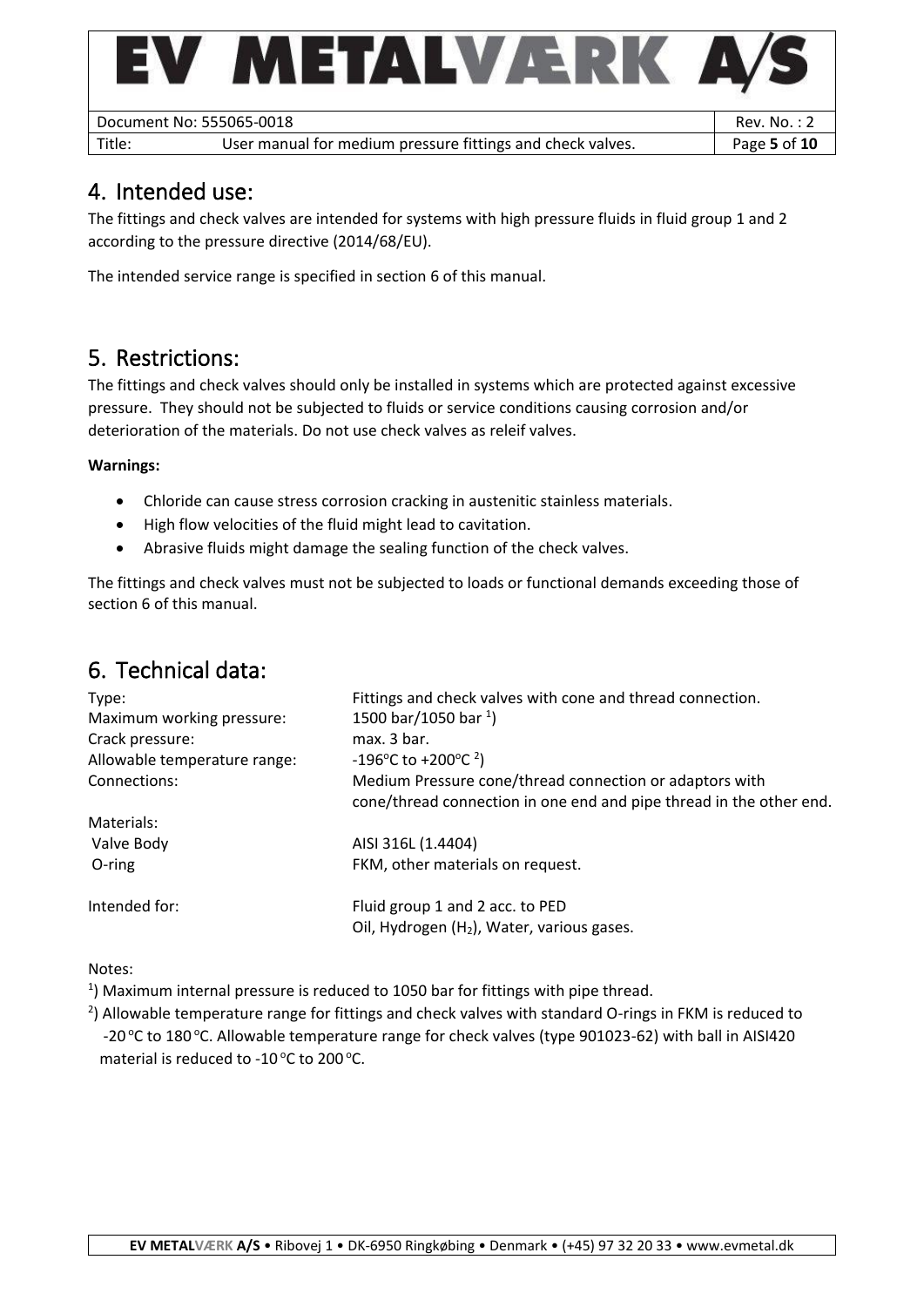



### P max =1500 bar:

| Temperature [°C]    | 50   | 100   | 15C         | 200     |
|---------------------|------|-------|-------------|---------|
| Max. pressure [bar] | 1500 | د1340 | 121<br>ᆂᄼᆂᆚ | $111 -$ |

### P max =1050 bar:

| Temperature [°C]    | υc   | 100 | 15C | 200         |
|---------------------|------|-----|-----|-------------|
| Max. pressure (bar) | 1050 | 938 | 849 | 707<br>ے ہ' |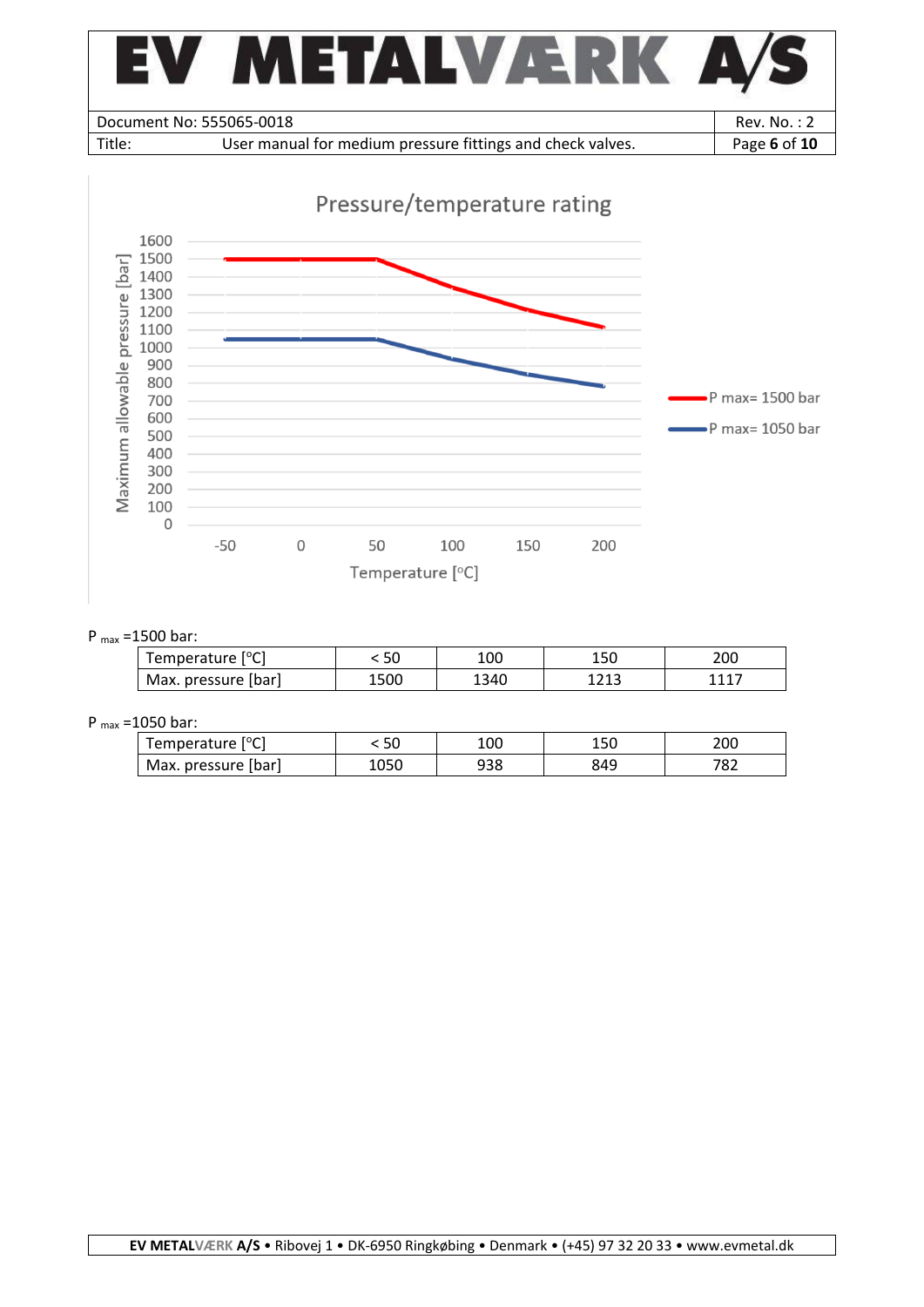

## <span id="page-6-0"></span>7. Installation:

Only trained personnel may install the fittings and check valves.

### **WARNING:**

**Make sure the system and components have been depressurized before any installation work is made on the components.**

### **Mounting:**

If fitted with mounting holes, mount the fittings using the mounting holes. The fittings and check valves can be mounted in any direction.



#### **WARNING:**

**Protect the system against excessive pressure. Design the piping so an increased ambient temperature does not lead to unacceptable increase of pressure.**

#### **Installation of check valves:**

Check valves can be used to prevent reverse flow. Note; Bubble tight shut-off cannot be guaranteed for reverse flow through Ball Check Valves.



When tightning the glands use a wrech to prevent the valve body and valve part from turning.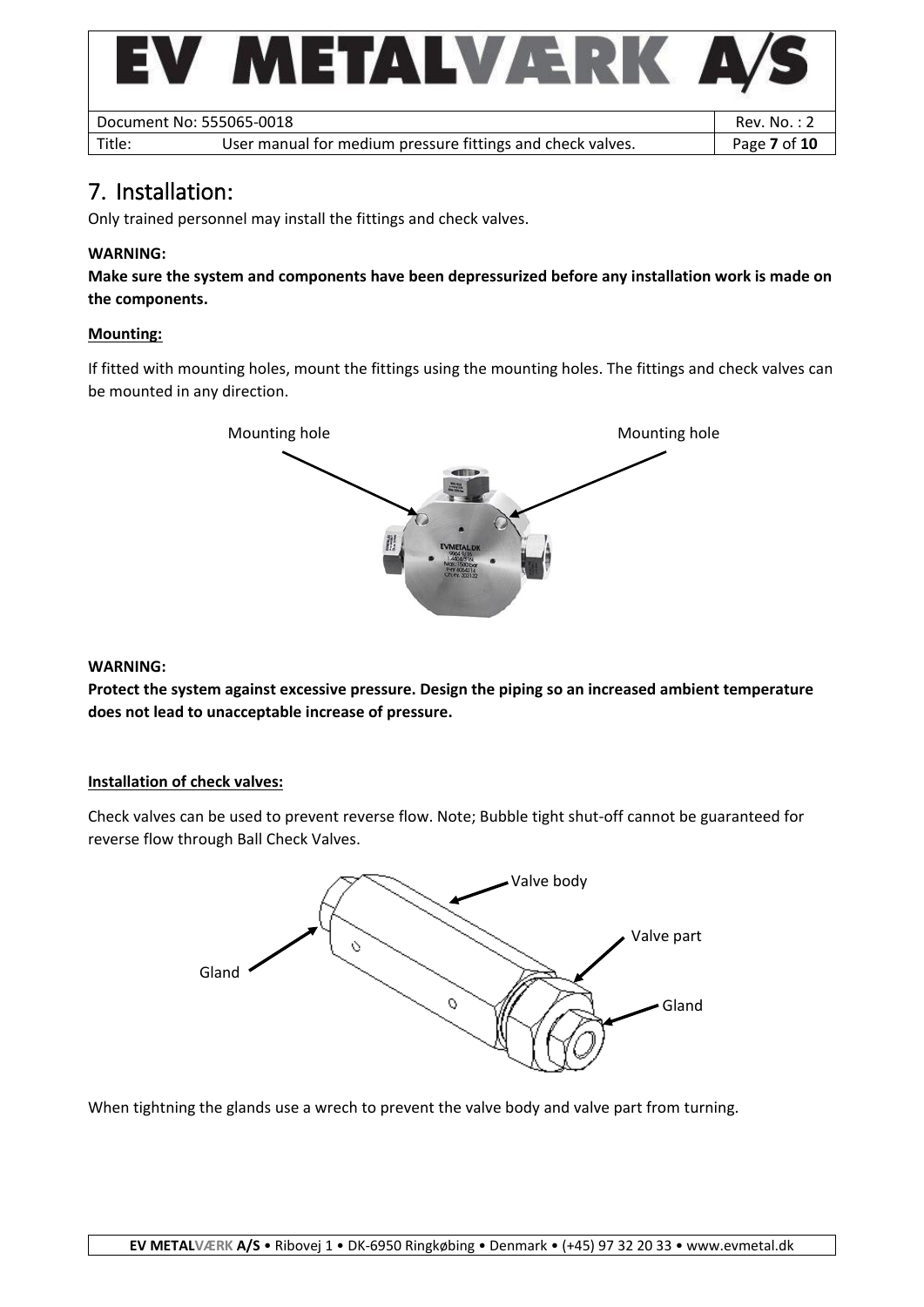

Note; low flow rates through check valves can result in fluttering of the valve cone/ball.

### **Connection of media piping using the cone/thread connection:**

- Slide the gland over the connecting high pressure pipe.
- Screw the collar on the connecting high pressure pipe. Note Left hand thread! Minimum 1 thread should be left exposed between the sealing cone and the collar.



• Screw the collar in to the connection on the valve/fitting and tighten with the torque specified in the table below.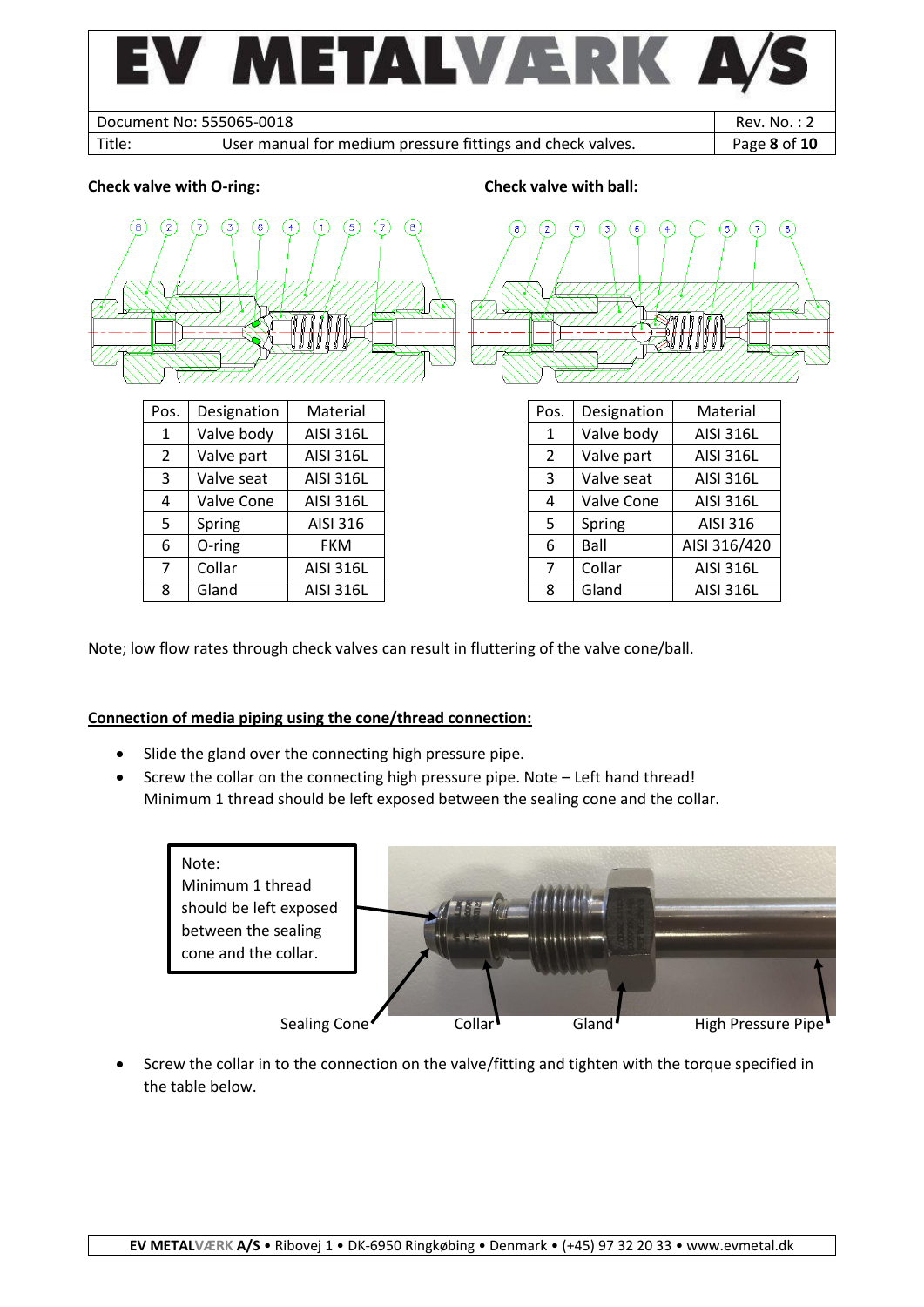



Suitable lubricants for threads and sealing cones can be used if the high-pressure fluid allows it.

| 1500 bars cone/thread connections |                          |                          |  |  |
|-----------------------------------|--------------------------|--------------------------|--|--|
| <b>Tube connection</b>            | <b>Gland wrench size</b> | <b>Tightening torque</b> |  |  |
| 1/4''                             | NV14                     | 25Nm                     |  |  |
| 3/8"                              | <b>NV17</b>              | 40Nm                     |  |  |
| 9/16''                            | NV <sub>24</sub>         | 75Nm                     |  |  |
| $\frac{3}{4}$                     | NV30                     | 120 Nm                   |  |  |

## <span id="page-8-0"></span>8. Maintenance:

### **Warning:**

**Make sure the system and components have been depressurized before any maintenance or service work is made on the components.**

Note

- Only trained personnel may maintain the fittings and check valves.
- Only use original spare parts. Use of wrong or faulty spare parts might result in damages, malfunction or total failure.
- No modifications may be made to the fittings and check valves without the written permission from EV Metalværk A/S.

Maintenance activities:

- Visually check the fittings and check valves for external corrosion and erosion.
- Check marking is legible.
- Check tightness of in- and outlet connections.
- Check check valves seals for reverse flow. Note; Bubble tight shut-off cannot be guaranteed for reverse flow through Ball Check Valves.

The frequency of the maintenance activities depends on the service conditions.